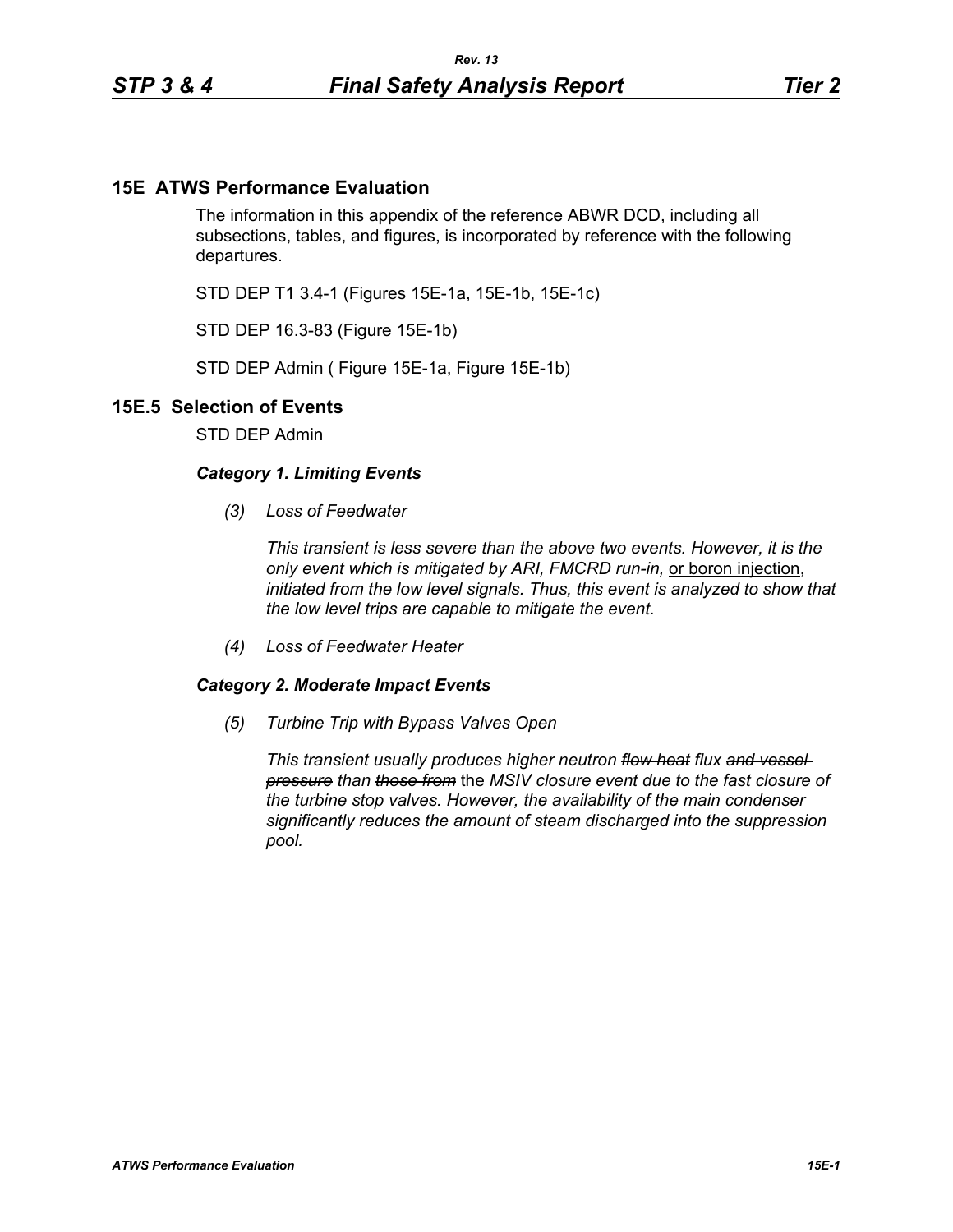

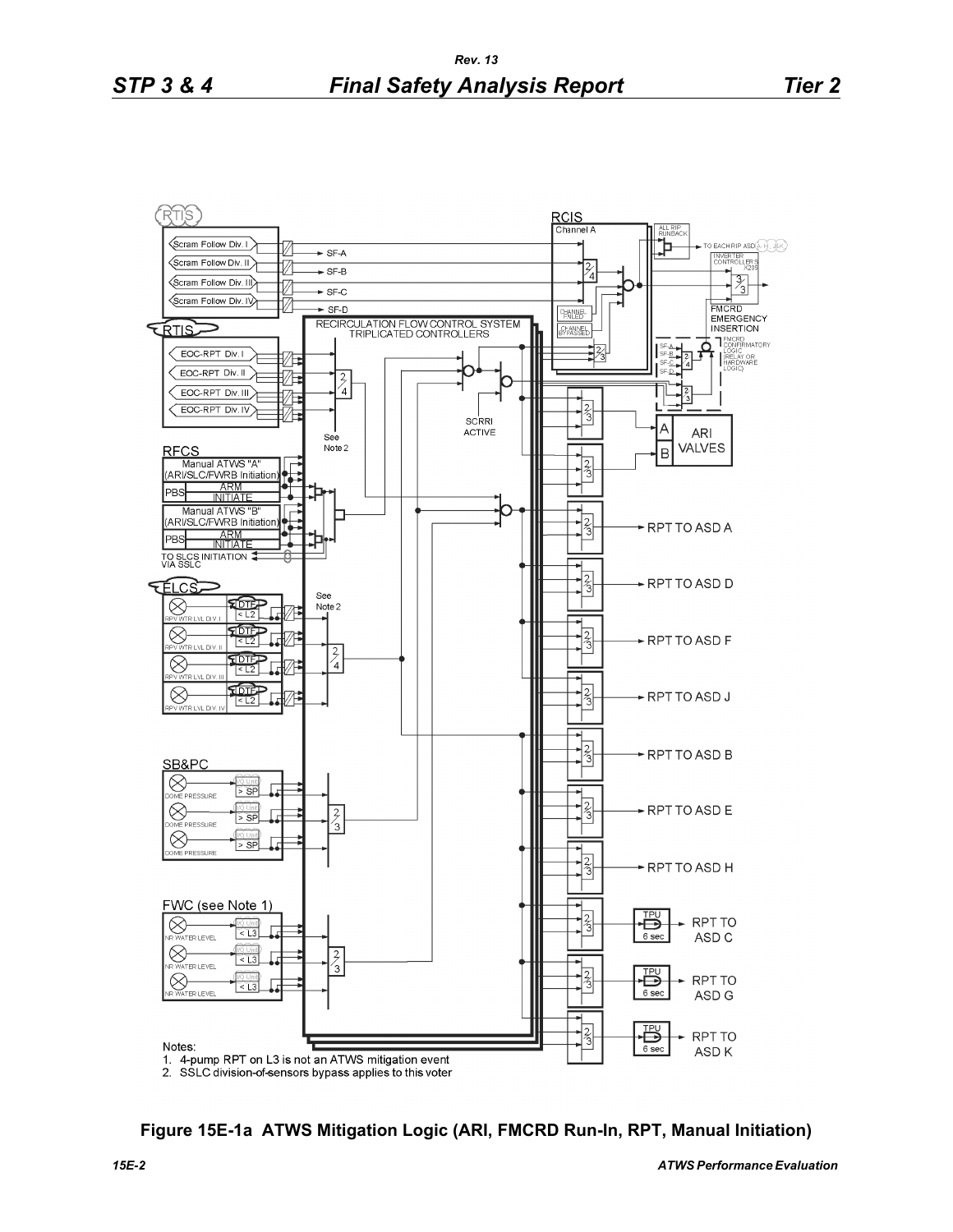

NOTES:

NOTES.<br>1. SSLC DIVISION-OF-SENSORS BYPASS APPLIES TO THIS VOTER<br>2. SAME ARRANGEMENT AS COLLED OUTPUT LOGIC BYPASS BUT PERFORMED INDEPENDENTLY

**Figure 15E-1b ATWS Mitigation Logic (SLCS Initiation, Feedwater Runback)**